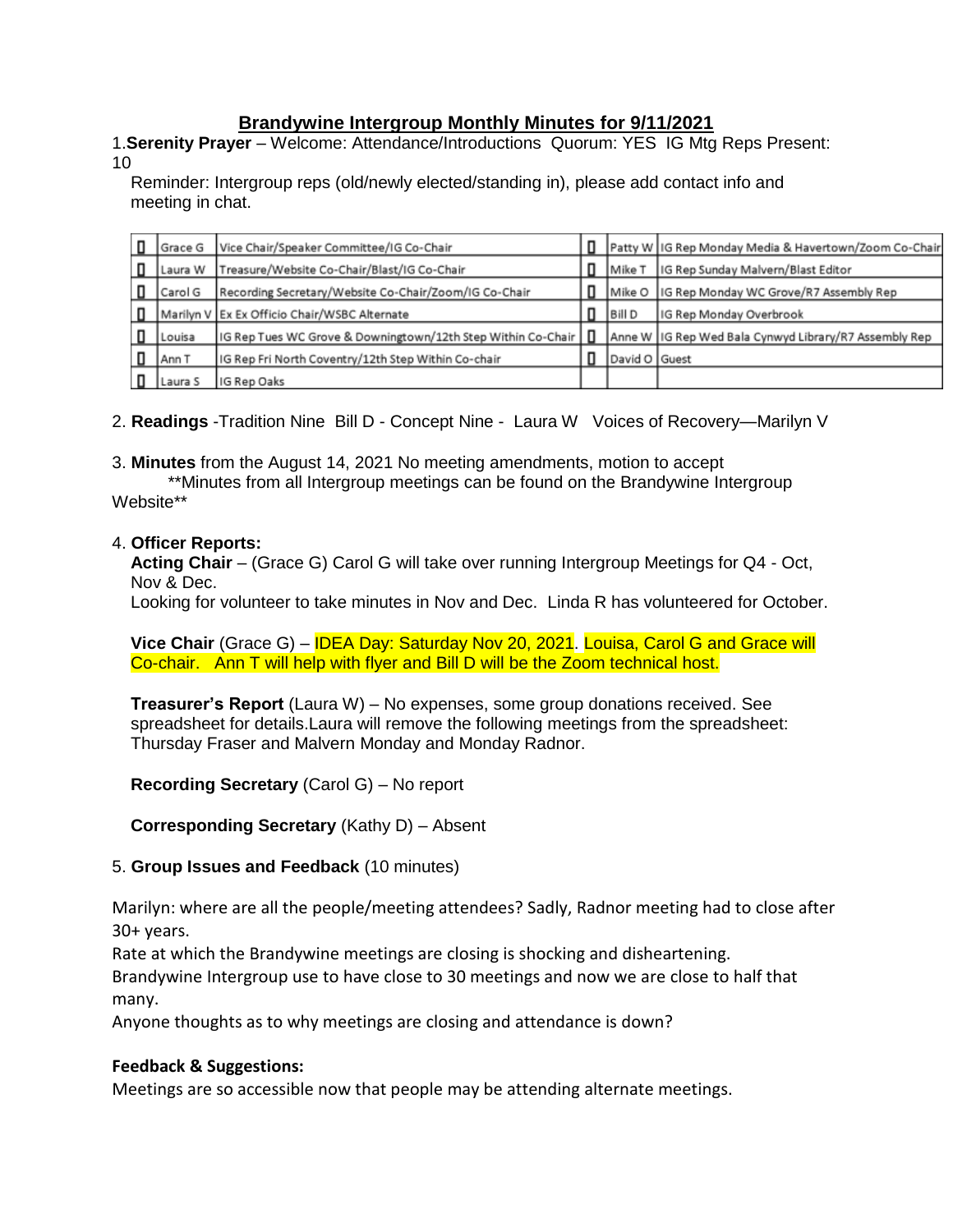Folks are "ZOOMED out" after a full-day of Zoom meetings in their work life

Meetings where the building is allowing people back in person are not getting volunteers to be part of the core, onsite team.

Marilyn will speak with Irene for her R7 contact to see if they can set up a workshop for Intergroup.

Mike O offered to take on that relationship.

The workforce has changed since C19 and jobs are becoming 12+ hours a day Future Workshop Theme: Zoom burnout and recovery

IG Reps:

- Consider varying your meeting format.
- Make an effort to focus on new comers. Hold special, newcomers meeting before/during/after meeting.
- Reinforce that Service is a key part of recovery and the 12 Steps.
- Marilyn will contact Irene to request that Irene contact someone at R7 to see if they can run a workshop for Brandywine Intergroup on the topic of Service and Service to the Intergroup. She also suggested that Sponsors emphasis and strongly suggest to their Sponsees to do service so they can get use to service (like it was done in the past).

6. **7th Tradition Collection** (Laura W): Reminder if you haven't made a donation recently, send to the PO Box

## 7. **Committee Reports** -

**Zoom** (Carol G/Patty W):

Reformat Zoom Admin Instructions with a larger font and resend.

Zoom Etiquette Reminders:

- Review the meeting agenda and additional documents prior to the meeting
- Be on time
- Find a quiet location without distractions
- Use the video option when possible and be on camera
- Stay on mute if you are not speaking/asking questions
- Even though it may be tempting, try not to multi-task and refrain from private behaviors when on camera. If you must attend to something else during the meeting, Turn your camera off and remain on mute.
- DO NOT eat during a Zoom meeting

## **WSBC (**Bob B) Not in attendance

Bob contacted Laura W and she is waiting to hear from Claire on Oct 3rd PI/PO Workshop for Beginners Meeting.

To attend, please contact Claire M. at (516) 509 9926 or email at: [oapipovirtual@gmail.com.](mailto:oapipovirtual@gmail.com)

Carolyn from the Oaks meeting runs a beginners meeting. Her contact info can be found on the speakers list. The new PPT from R7 is a good overview tool to review what OA is for newcomers. The PDF is on the website. Laura W can send anyone interested the full R7 PPT document.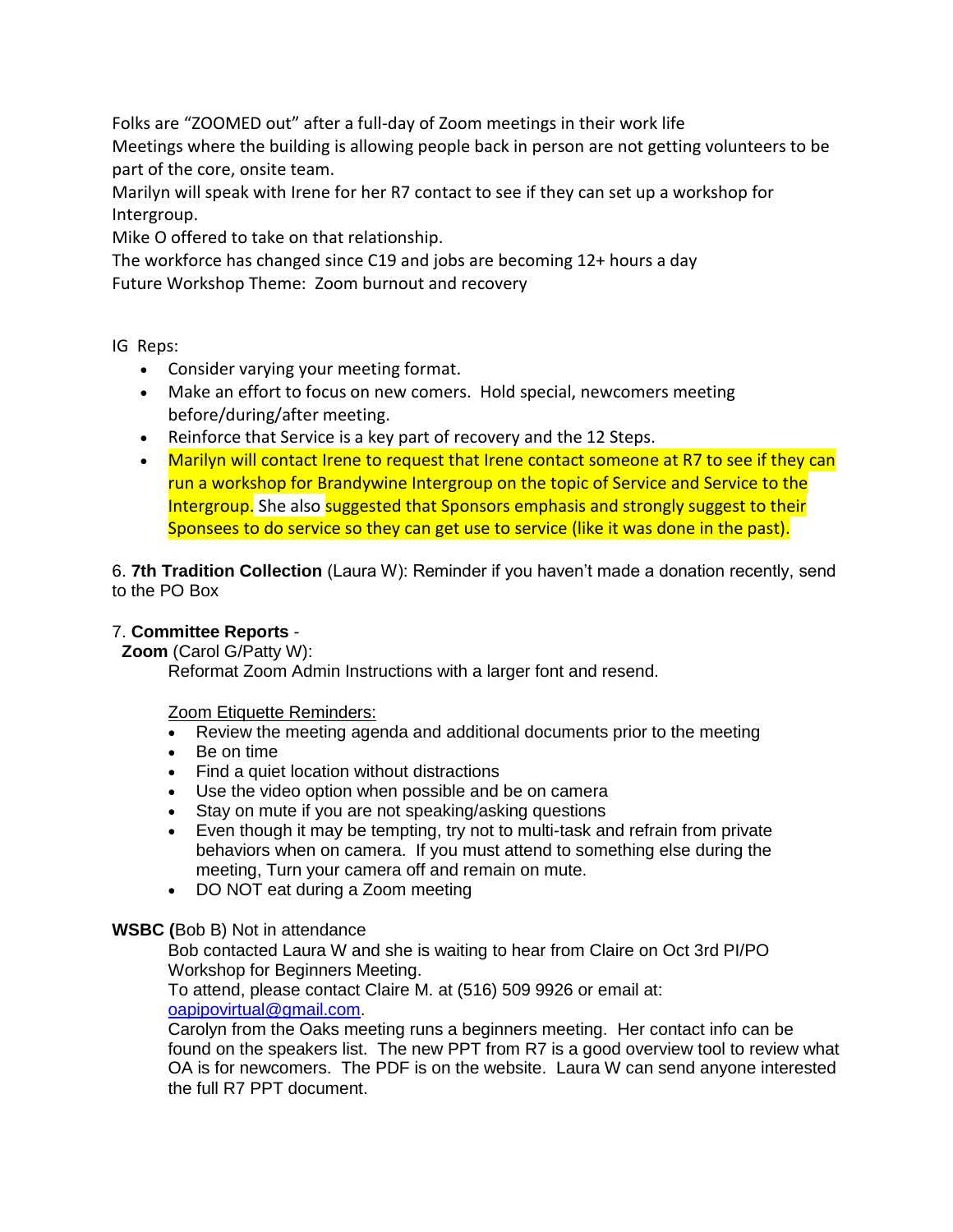### **Website** (Laura W/Carol G/Mary Frances)

In the last 30 days, the Blast has been accessed 27 x's via the website (per Google Analytics).

World Service site has the Oaks meeting listed as virtual not hybrid. Grace will submit an update.

### **Twelfth Step Within** (Ann T/Louisa)

Tonight is part 2 in the series on Grief and Loss 90 minutes 7-8:30pm The link is on the IG website.

Part 3 of the series is November 6<sup>th</sup> from 7-8:30pm "Say Goodbye to Sadness" 15 Week Green Book Workshop – Laura w showed the book. It can be used as a 1:1 tool or in a group setting. It contains all the instructions to run the workshop. The leader should be abstinent and more than one person can run it. The notebook contains all the materials needed for the leader(s) and participants. It is a good tool for helping each other. Marilyn co-led it live and in person in the past. Prior, Marilyn and her co-leader when through it themselves prior to conducting the workshop. It's a sponsoring guide and Laura suggested it is a wonderful way to sponsor someone. Online there is a pdf to update the program to align with the current 12X12.

#### **Speakers Bureau** (Grace G) No updates/changes

**Professional Outreach & Public Information** (Anne W/Liz H/Diane E): No one in attendance Carol G will add to next month's agenda: Public Service Announcements investigate & using PowerPoint presentation? Tabletop Retractable Banner for PI/PO Work

**Literature** (Grace G): If your meeting needs literature before you order literature, you can Call Grace G. (610) 495 2173; Marilyn V (610) 324 7268 or Louisa I at (215) 796 4323 to check if Intergroup has the literature you need so you don't have to order it.

**Blast & Newsletter** (Mike T): 53% Open Rate – record high since this data has been captured

- Overbrook is taking the October issue of the Blast \*\*THANK YOU\*\*!!! Content due by 9/30.
- Looking for Meetings to volunteer to submit content for the November 2021 issue and beyond.
- Contributions are ALWAYS needed by the LAST DAY of the MONTH before the issue
- Feel free to reference archive issues to get a sense of how open the format is. Content should be 12 Step/OA recovery related.
- Thank you to Laura W and Devon & Wayne meeting for their contributions.
- Holidays are coming!!!. If they affect your meeting, let Mike know so he can communicate it out.

**Adopt-a-Rack** (Grace G) – IG Reps, please discuss at your meetings. Refer to Aug meeting notes

to view photos and dimensions.

**If any Committee needs extra time for their report next month, please text/email Carol G** [\(610-241-5724/carolgoldstein415@gmail.com\)](mailto:610-241-5724/carolgoldstein415@gmail.com) by October 1st

#### 8. **Unfinished Business** –

New or Current Reps want support to know how to navigate being an IG Rep?